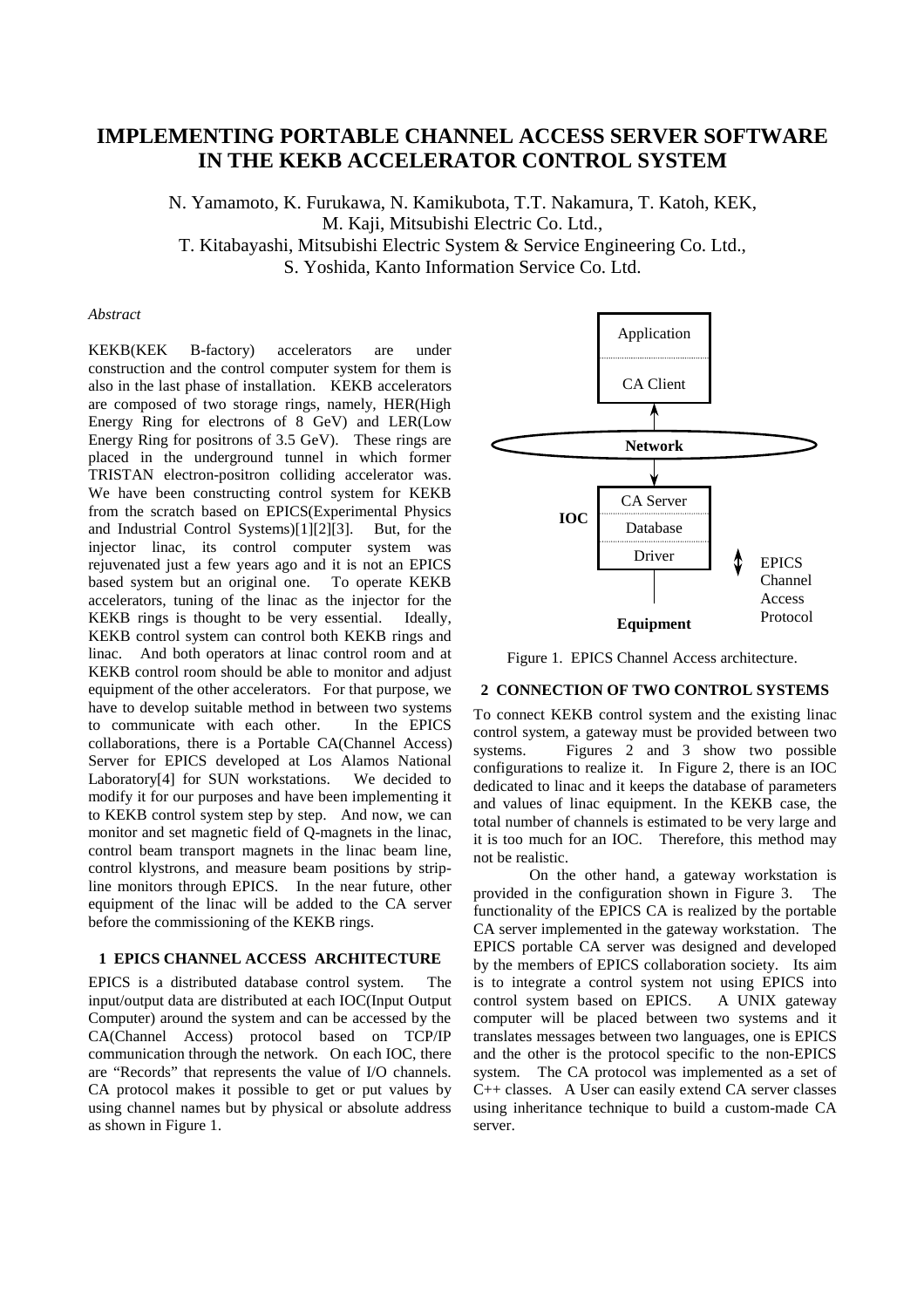

EPICS channel access protocol



#### **3 IMPLEMENTATION OF CA SERVER**

We have tested two ways described above. In both cases EPICS record database are automatically generated from the equipment database. And it is also useful to have the utility programs to generate screen configuration data for man-machine interface program MEDM(Motif based EDM). For these purposes tools were designed and developed.

A tool named **CreateLinacDatabase** was developed. It generates a linac parameter configuration file **Linac.conf**, which in turn converted to an EPICS database file using **dbLoadTemplate**, a database template file. Another tool **CreateLinacAdlFile** generates a screen description file for MEDM.

#### **4 RESULTS**

An example result of the implementation of the EPICS CA server is shown in Figures 4 and 5. Figure 4 shows plots of the beam positions of linac beam and Figure 5 shows an image of screen for linac beam transport line controls using MEDM. You can see the values and the sliders for adjusting 48 magnets in a screen.

#### **5 CONCLUSION**

We expect communication between KEKB control system and linac control system will be inevitable for KEKB accelerator operation that will start coming October 1998. And the link using a portable channel access server is a promising solution. By using this CA server approach, any existing control system would utilize EPICS tool kit and get benefits from it.



EPICS channel access protocol

Figure 3. Connection using portable CA server.



Figure 4. Beam position displays using strip-line monitors.